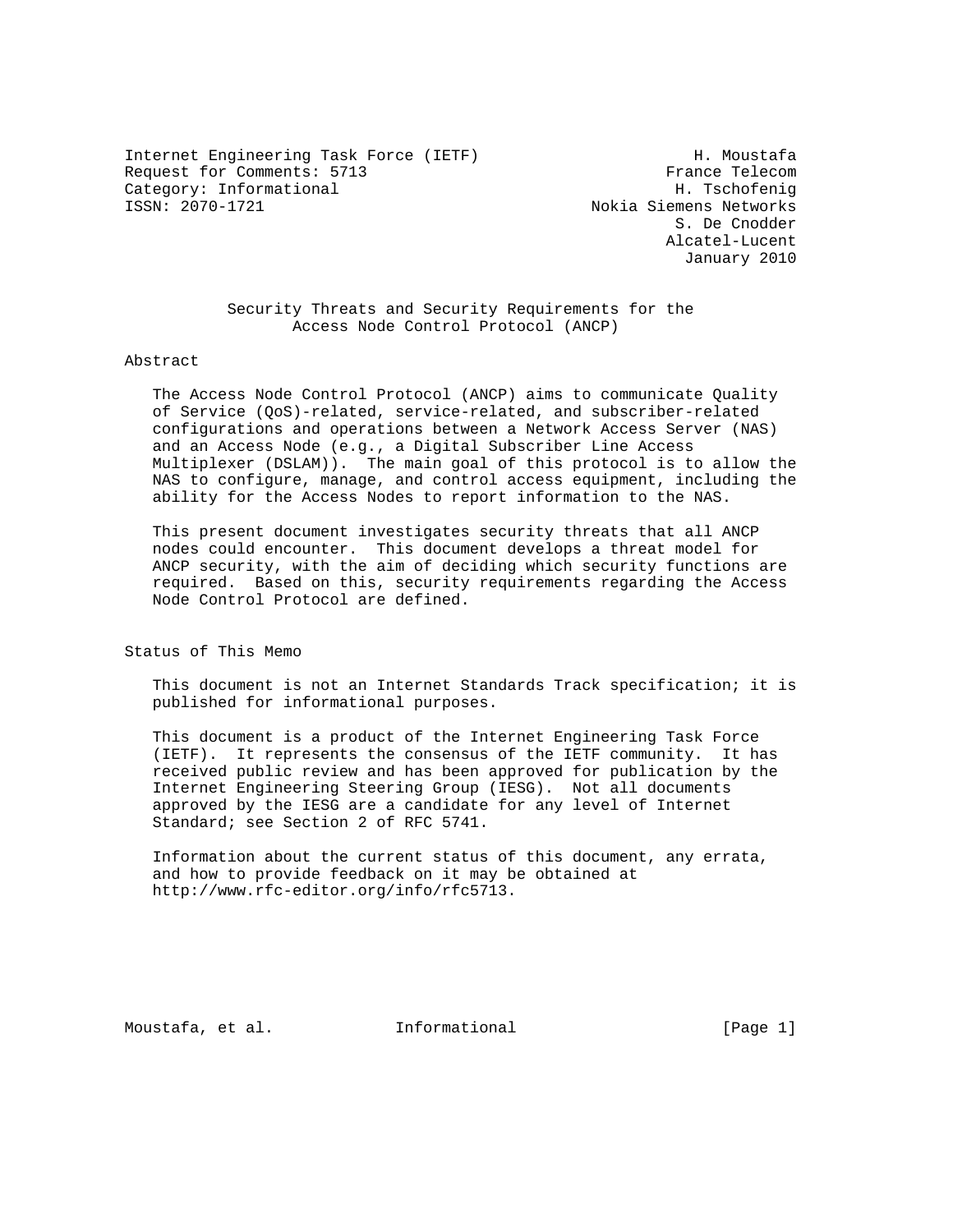Copyright Notice

 Copyright (c) 2010 IETF Trust and the persons identified as the document authors. All rights reserved.

 This document is subject to BCP 78 and the IETF Trust's Legal Provisions Relating to IETF Documents (http://trustee.ietf.org/license-info) in effect on the date of publication of this document. Please review these documents carefully, as they describe your rights and restrictions with respect to this document. Code Components extracted from this document must include Simplified BSD License text as described in Section 4.e of the Trust Legal Provisions and are provided without warranty as described in the Simplified BSD License.

Table of Contents

| 2.             |                                        |
|----------------|----------------------------------------|
| 3.             | System Overview and Threat Model 4     |
|                |                                        |
|                |                                        |
|                |                                        |
|                |                                        |
|                |                                        |
|                |                                        |
|                |                                        |
|                |                                        |
|                |                                        |
|                | 7.1. Dynamic Access-Loop Attributes 11 |
|                |                                        |
|                |                                        |
|                |                                        |
|                |                                        |
| 9 <sub>1</sub> |                                        |
|                |                                        |
|                |                                        |
|                |                                        |
|                |                                        |
|                |                                        |

Moustafa, et al. 1nformational 1999 [Page 2]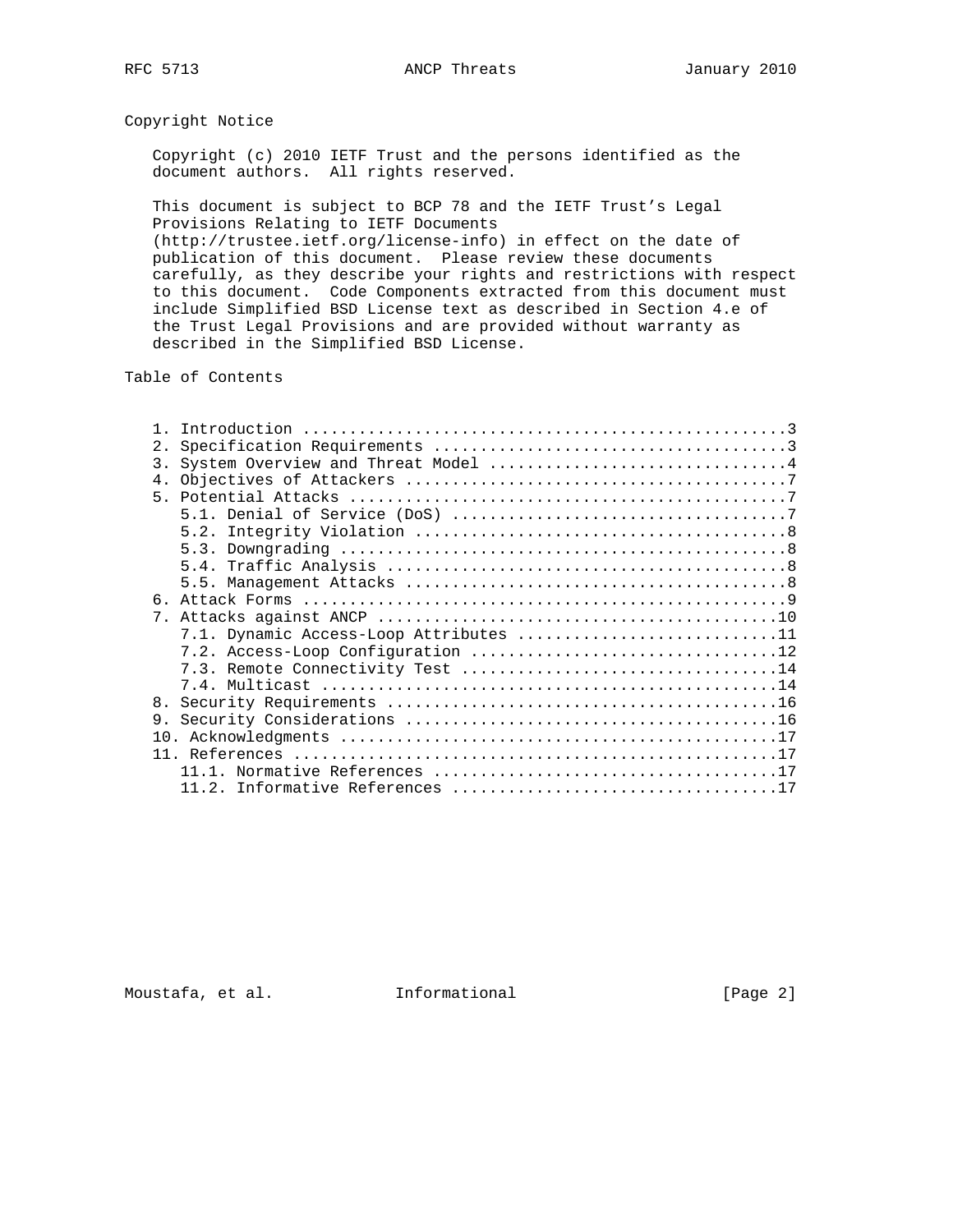# 1. Introduction

 The Access Node Control Protocol (ANCP) aims to communicate QoS related, service-related, and subscriber-related configurations and operations between a Network Access Server (NAS) and an Access Node (e.g., a Digital Subscriber Line Access Multiplexer (DSLAM)).

 [ANCP-FRAME] illustrates the framework, usage scenarios, and general requirements for ANCP. This document focuses on describing security threats and deriving security requirements for the Access Node Control Protocol, considering the ANCP use cases defined in [ANCP-FRAME] as well as the guidelines for IETF protocols' security requirements given in [RFC3365]. Section 5 and Section 6, respectively, describe the potential attacks and the different attack forms that are liable to take place within ANCP, while Section 7 applies the described potential attacks to ANCP and its different use cases. Security policy negotiation, including authentication and authorization to define the per-subscriber policy at the policy/AAA (Authentication, Authorization, and Accounting) server, is out of the scope of this work. As a high-level summary, the following aspects need to be considered:

Message Protection:

 Signaling message content can be protected against eavesdropping, modification, injection, and replay while in transit. This applies to both ANCP headers and payloads.

Prevention against Impersonation:

 It is important that protection be available against a device impersonating an ANCP node (i.e., an unauthorized device generating an ANCP message and pretending it was generated by a valid ANCP node).

Prevention of Denial-of-Service Attacks:

 ANCP nodes and the network have finite resources (state storage, processing power, bandwidth). It is important to protect against exhaustion attacks on these resources and to prevent ANCP nodes from being used to launch attacks on other network elements.

#### 2. Specification Requirements

 The key words "MUST", "MUST NOT", "REQUIRED", "SHALL", "SHALL NOT", "SHOULD", "SHOULD NOT", "RECOMMENDED", "MAY", and "OPTIONAL" in this document are to be interpreted as described in [RFC2119], with the

Moustafa, et al. 1nformational 1999 [Page 3]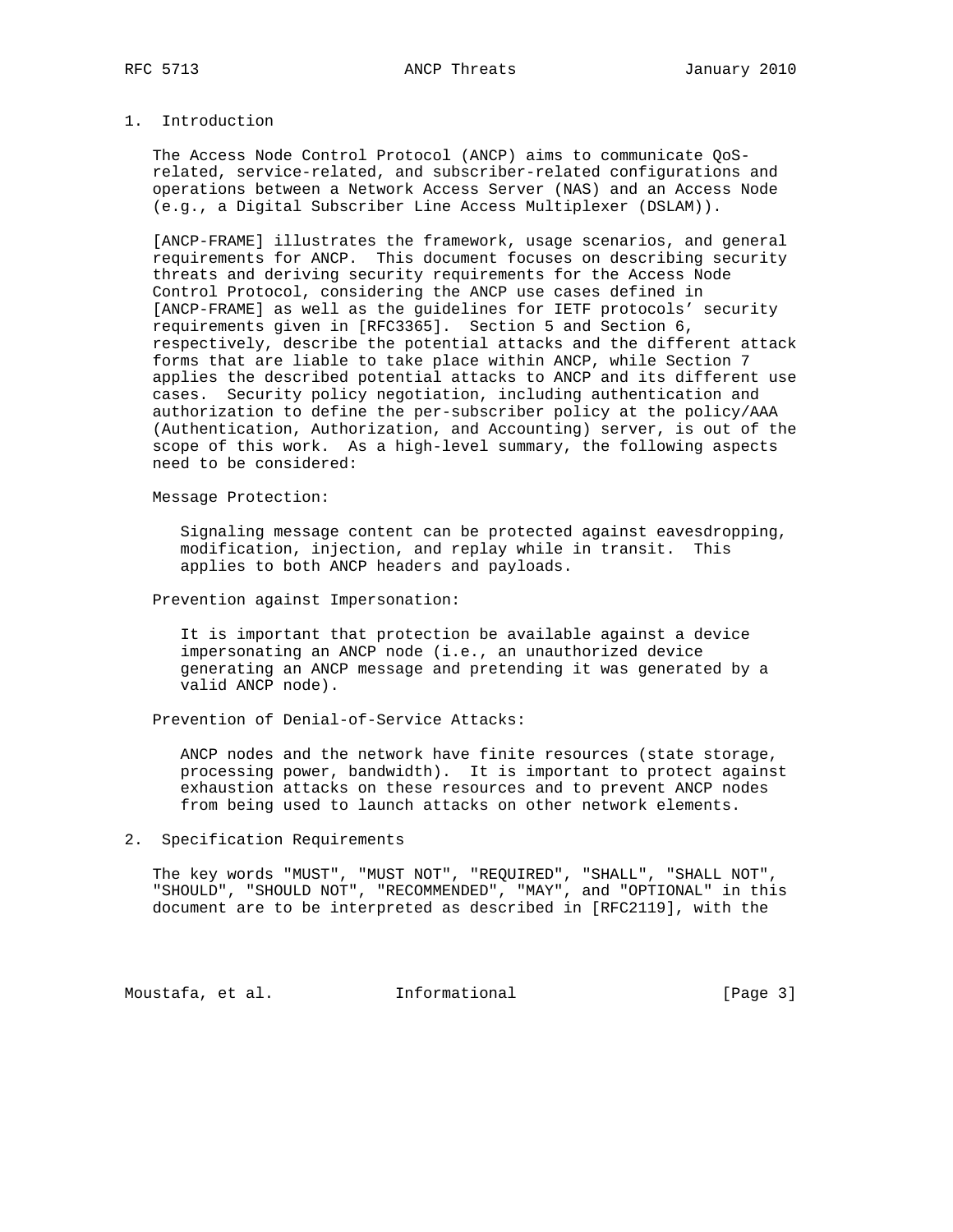qualification that, unless otherwise stated, they apply to the design of the Access Node Control Protocol (ANCP), not its implementation or application.

The relevant components are described in Section 3.

3. System Overview and Threat Model

 As described in [ANCP-FRAME] and schematically shown in Figure 1, the Access Node Control system consists of the following components:

Network Access Server (NAS):

 A NAS provides access to a service (e.g., network access) and operates as a client of the AAA protocol. The AAA client is responsible for passing authentication information to designated AAA servers and then acting on the response that is returned.

Authentication, Authorization, and Accounting (AAA) server:

 A AAA server is responsible for authenticating users, authorizing access to services, and returning authorization information (including configuration parameters) back to the AAA client to deliver service to the user. As a consequence, service usage accounting might be enabled and information about the user's resource usage will be sent to the AAA server.

Access Node (AN):

 The AN is a network device, usually located at a service provider central office or street cabinet, that terminates access-loop connections from subscribers. In case the access loop is a Digital Subscriber Line (DSL), this is often referred to as a DSL Access Multiplexer (DSLAM).

Customer Premises Equipment (CPE):

 A CPE is a device located inside a subscriber's premise that is connected at the LAN side of the Home Gateway (HGW).

Home Gateway (HGW):

 The HGW connects the different Customer Premises Equipments (CPEs) to the Access Node and the access network. In case of DSL, the HGW is a DSL Network Termination (NT) that could either operate as a layer 2 bridge or as a layer 3 router. In the latter case, such a device is also referred to as a Routing Gateway (RG).

Moustafa, et al. 1nformational 1999 [Page 4]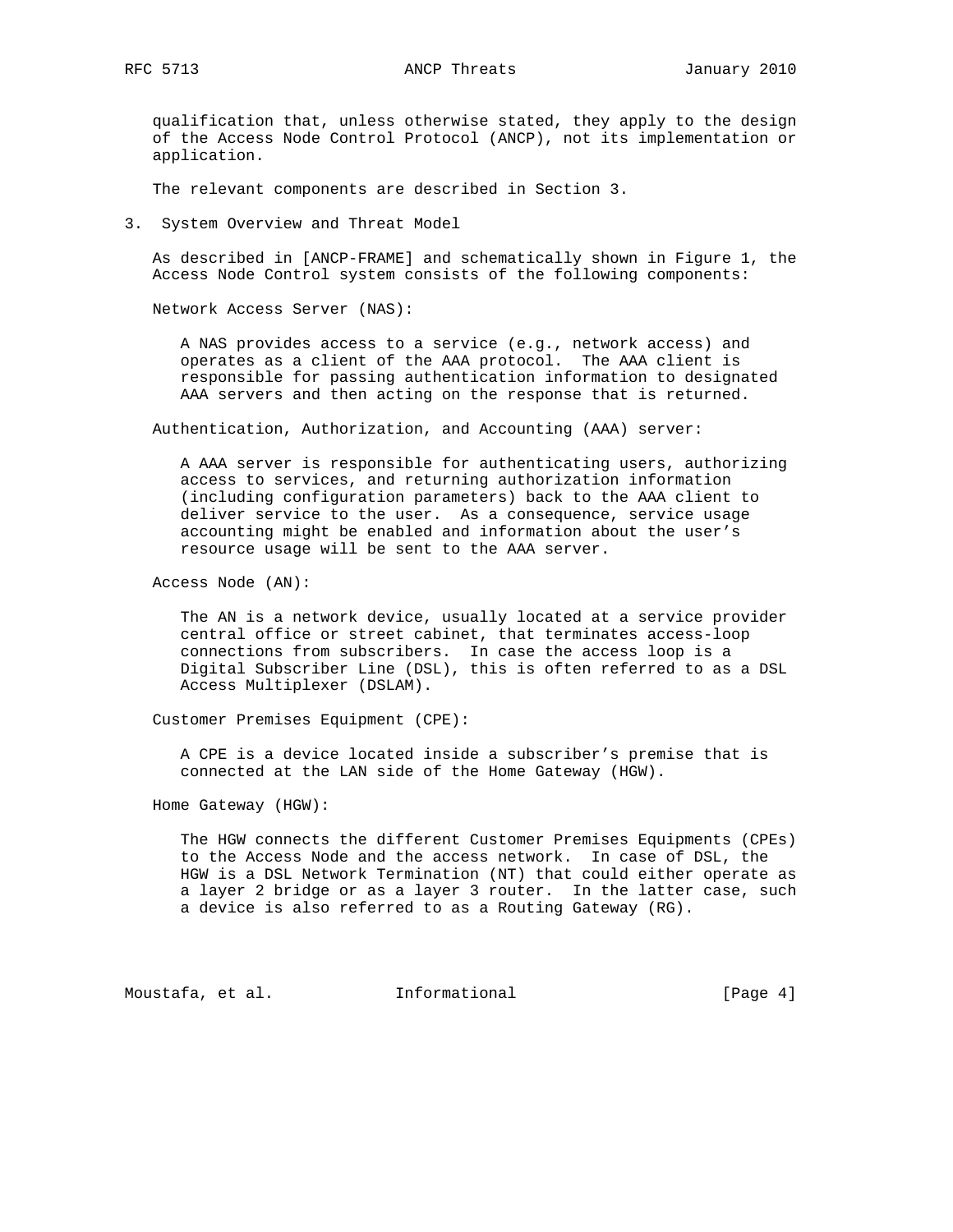Aggregation Network:

 The aggregation network provides traffic aggregation from multiple ANs towards the NAS. ATM or Ethernet transport technologies can be used.

 For the threat analysis, this document focuses on the ANCP communication between the Access Node and the NAS. However, communications with the other components (such as HGW, CPE, and the AAA server) play a role in the understanding of the system architecture and of what triggers ANCP communications. Note that the NAS and the AN might belong to two different administrative realms. The threat model and the security requirements in this document consider this latter case.



Figure 1: System Overview

 In the absence of an attack, the NAS receives configuration information from the AAA server related to a CPE attempting to access the network. A number of parameters, including Quality of Service information, need to be conveyed to the Access Node in order to become effective. The Access Node Control Protocol is executed between the NAS and the AN to initiate control requests. The AN returns responses to these control requests and provides information reports.

For this to happen, the following individual steps must occur:

- o The AN discovers the NAS.
- o The AN needs to start the protocol communication with the NAS to announce its presence.

Moustafa, et al. 1nformational 1999 [Page 5]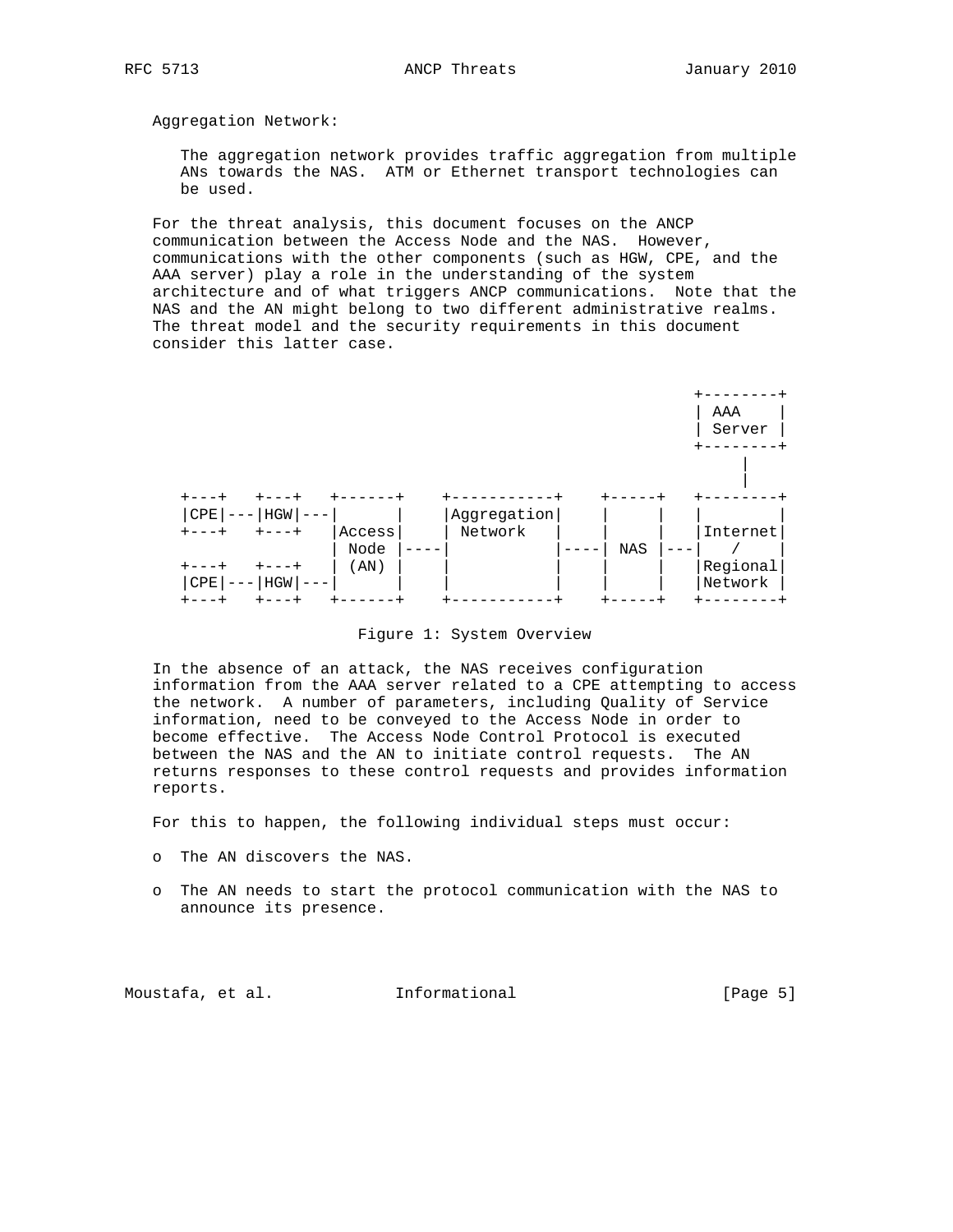- o The AN and the NAS perform a capability exchange.
- o The NAS sends requests to the AN.
- o The AN processes these requests, authorizes the actions, and responds with the appropriate answer. In order to fulfill the commands, it might be necessary for the AN to communicate with the HGW or other nodes, for example, as part of a keep-alive mechanism.
- o The AN provides status reports to the NAS.

Attackers can be:

- o off-path, i.e., they cannot see the messages exchanged between the AN and the NAS;
- o on-path, i.e., they can see the messages exchanged between the AN and the NAS.

Both off-path and on-path attackers can be:

- o passive, i.e., they do not participate in the network operation but rather listen to all transfers to obtain the maximum possible information;
- o active, i.e., they participate in the network operation and can inject falsified packets.

We assume the following threat model:

- o An off-path adversary located at the CPE or the HGW.
- o An off-path adversary located on the Internet or a regional network that connects one or more NASes and associated access networks to Network Service Providers (NSPs) and Application Service Providers (ASPs).
- o An on-path adversary located at network elements between the AN and the NAS.
- o An on-path adversary taking control over the NAS.
- o An on-path adversary taking control over the AN.

Moustafa, et al. 1nformational 1999 [Page 6]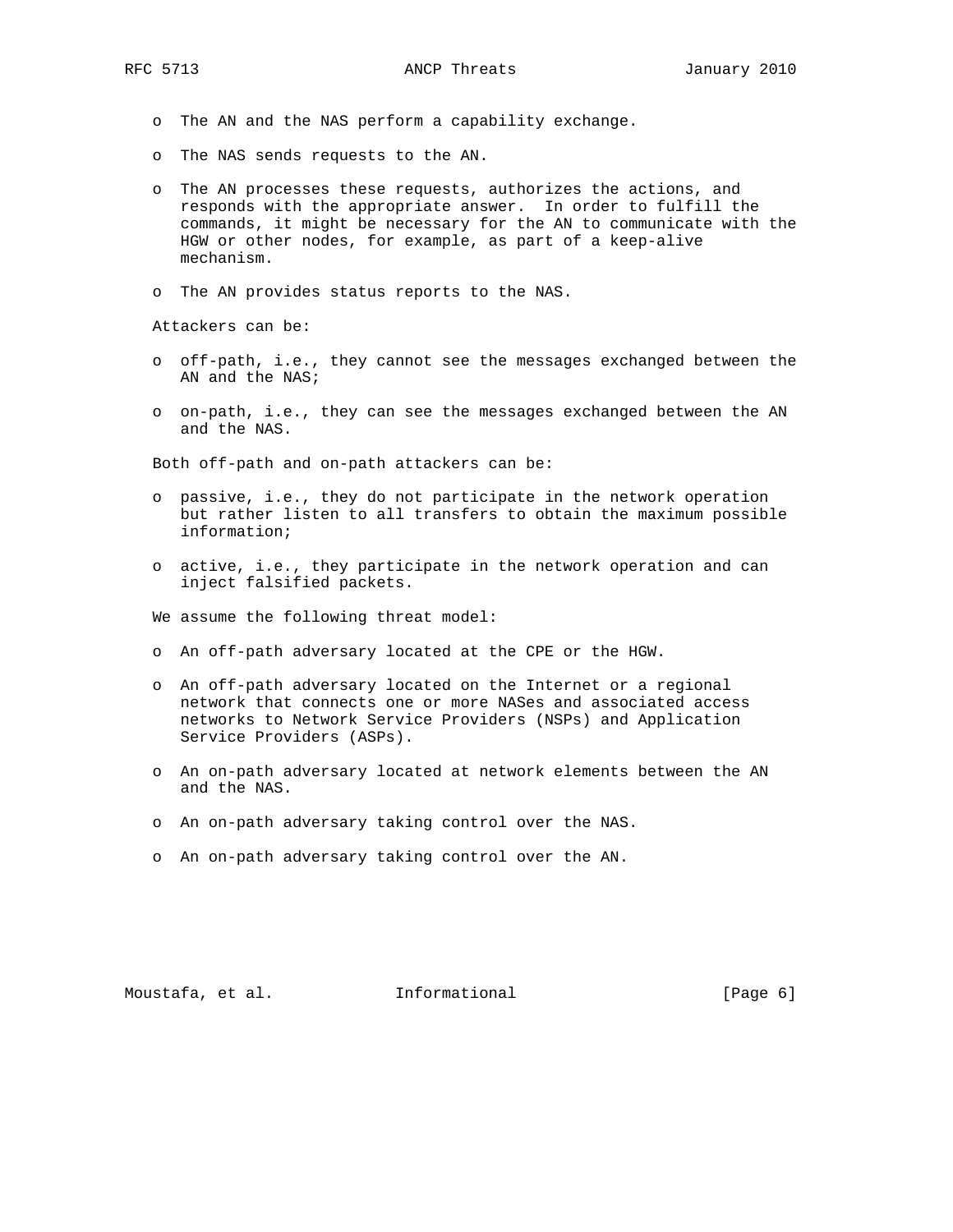4. Objectives of Attackers

 Attackers may direct their efforts either against an individual entity or against a large portion of the access network. Attacks fall into three classes:

- o Attacks to disrupt the communication for individual customers.
- o Attacks to disrupt the communication of a large fraction of customers in an access network. These also include attacks to the network itself or a portion of it, such as attacks to disrupt the network services or attacks to destruct the network functioning.
- o Attacks to gain profit for the attacker through modifying the QoS settings. Also, through replaying old packets (of another privileged client, for instance), an attacker can attempt to configure a better QoS profile on its own DSL line, increasing its own benefit.
- 5. Potential Attacks

 This section discusses the different types of attacks against ANCP, while Section 6 describes the possible means of their occurrence.

ANCP is mainly susceptible to the following types of attacks:

5.1. Denial of Service (DoS)

 A number of denial-of-service (DoS) attacks can cause ANCP nodes to malfunction. When state is established or certain functions are performed without requiring prior authorization, there is a chance to mount denial-of-service attacks. An adversary can utilize this fact to transmit a large number of signaling messages to allocate state at nodes and to cause consumption of resources. Also, an adversary, through DoS, can prevent certain subscribers from accessing certain services. Moreover, DoS can take place at the AN or the NAS themselves, where it is possible for the NAS (or the AN) to intentionally ignore the requests received from the AN (or the NAS) through not replying to them. This causes the sender of the request to retransmit the request, which might allocate additional state at the sender side to process the reply. Allocating more state may result in memory depletion.

Moustafa, et al. 1nformational 1999 [Page 7]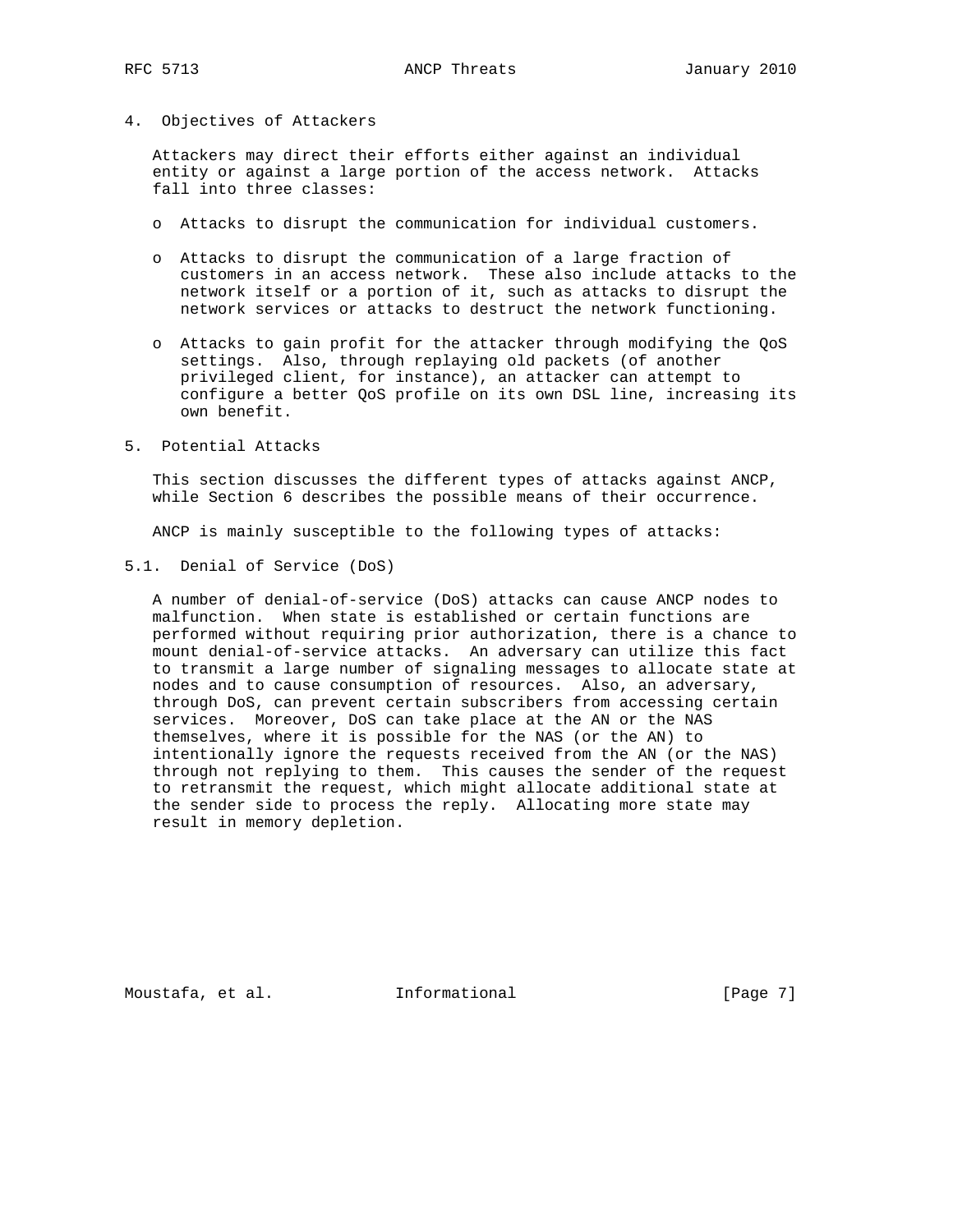# 5.2. Integrity Violation

 Adversaries gaining illegitimate access on the transferred messages can act on these messages, causing integrity violation. Integrity violation can cause unexpected network behavior, leading to a disturbance in the network services as well as in the network functioning.

#### 5.3. Downgrading

 Protocols may be useful in a variety of scenarios with different security and functional requirements. Different parts of a network (e.g., within a building, across a public carrier's network, or over a private microwave link) may need different levels of protection. It is often difficult to meet these (sometimes conflicting) requirements with a single mechanism or fixed set of parameters; thus, often a selection of mechanisms and parameters is offered. A protocol is required to agree on certain (security) mechanisms and parameters. An insecure parameter exchange or security negotiation protocol can give an adversary the opportunity to mount a downgrading attack to force selection of mechanisms weaker than those mutually desired. Thus, without binding the negotiation process to the legitimate parties and protecting it, ANCP might only be as secure as the weakest mechanism provided (e.g., weak authentication) and the benefits of defining configuration parameters and a negotiation protocol are lost.

## 5.4. Traffic Analysis

 An adversary can be placed at the NAS, the AN, or any other network element capturing all traversing packets. Adversaries can thus have unauthorized information access. As well, they can gather information relevant to the network and then use this information in gaining later unauthorized access. This attack can also help adversaries in other malicious purposes -- for example, capturing messages sent from the AN to the NAS announcing that a DSL line is up and containing some information related to the connected client. This could be any form of information about the client and could also be an indicator of whether or not the DSL subscriber is at home at a particular moment.

### 5.5. Management Attacks

 Since the ANCP sessions are configured in the AN and not in the NAS [ANCP-FRAME], most configurations of ANCP are done in the AN. Consequently, the management attacks to ANCP mainly concern the AN configuration phase. In this context, the AN MIB module could create disclosure- and misconfiguration-related attacks. [ANCP-MIB] defines

Moustafa, et al. 1nformational 1999 [Page 8]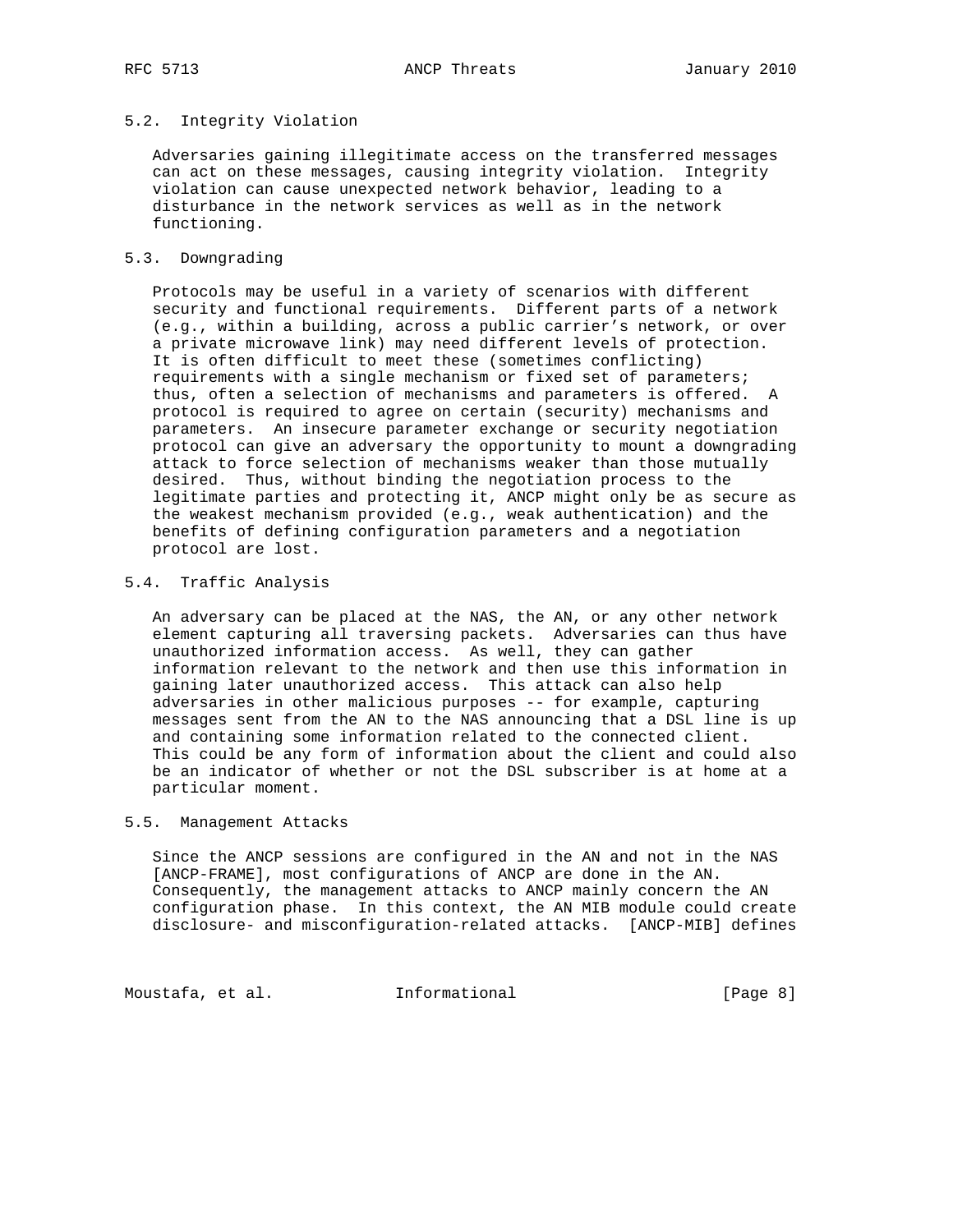the vulnerabilities on the management objects within the AN MIB module. These attacks mainly concern the unauthorized changes of the management objects, leading to a number of attacks such as session deletion, a session using an undesired/unsupported protocol, disabling certain ANCP capabilities or enabling undesired capabilities, ANCP packets being sent out to the wrong interface (and thus being received by an unintended receiver), harming the synchronization between the AN and the NAS, and impacting traffic in the network other than ANCP.

6. Attack Forms

 The attacks mentioned above in Section 5 can be carried out through the following means:

Message Replay:

 This threat scenario covers the case in which an adversary eavesdrops, collects signaling messages, and replays them at a later time (or at a different place or in a different way; e.g., cut-and-paste attacks). Through replaying signaling messages, an adversary might mount denial-of-service and theft-of-service attacks.

### Faked Message Injection:

 An adversary may be able to inject false error or response messages, causing unexpected protocol behavior and succeeding with a DoS attack. This could be achieved at the signaling-protocol level, at the level of specific signaling parameters (e.g., QoS information), or at the transport layer. An adversary might, for example, inject a signaling message to request allocation of QoS resources. As a consequence, other users' traffic might be impacted. The discovery protocol, especially, exhibits vulnerabilities with regard to this threat scenario.

Messages Modification:

 This involves integrity violation, where an adversary can modify signaling messages in order to cause unexpected network behavior. Possible related actions an adversary might consider for its attack are the reordering and delaying of messages, causing a protocol's process failure.

Moustafa, et al. 1nformational 1999 [Page 9]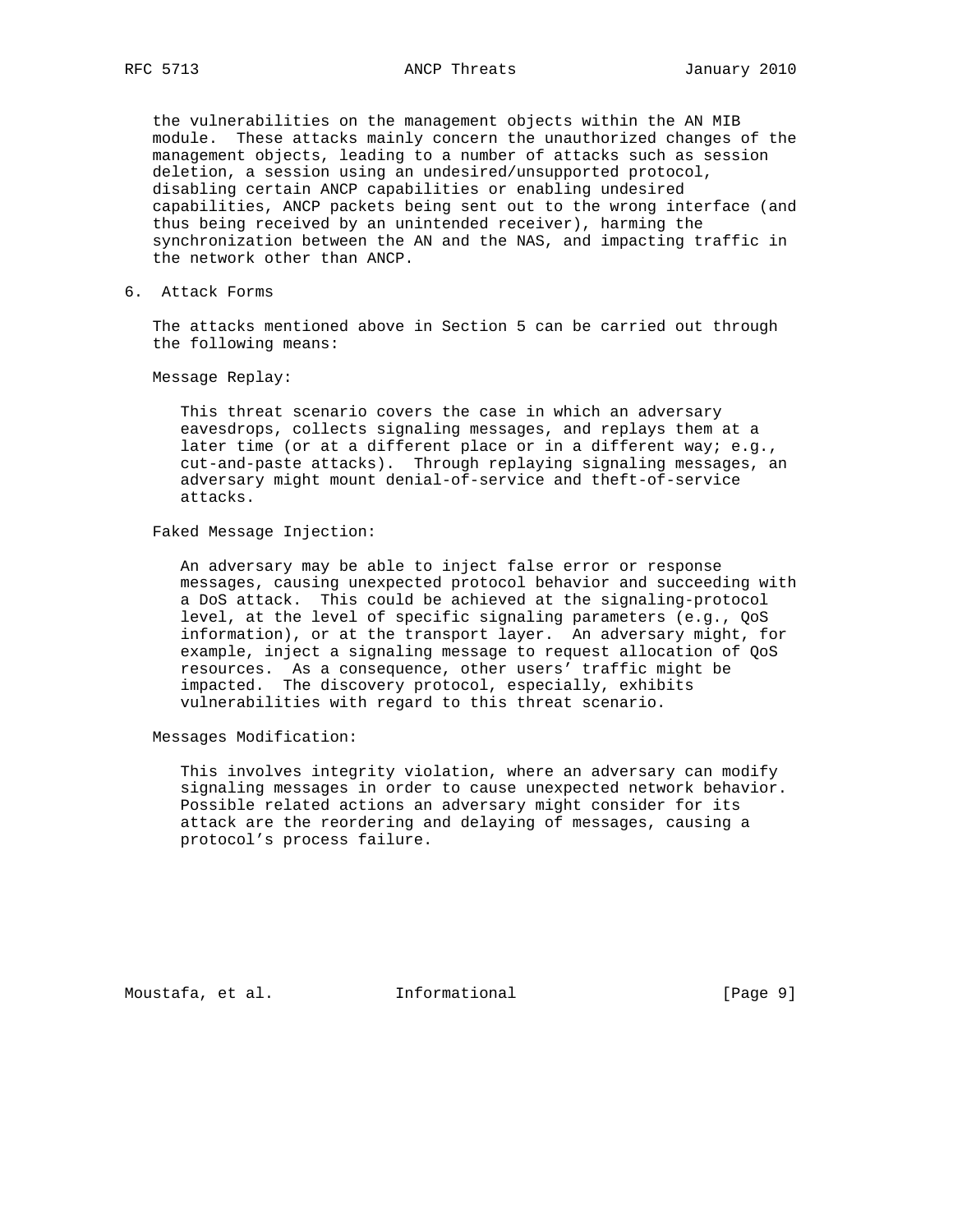#### Man-in-the-Middle:

 An adversary might claim to be a NAS or an AN, acting as a man-in the-middle to later cause communication and services disruption. The consequence can range from DoS to fraud. An adversary acting as a man-in-the-middle could modify the intercepted messages, causing integrity violation, or could drop or truncate the intercepted messages, causing DoS and a protocol's process failure. In addition, a man-in-the-middle adversary can signal information to an illegitimate entity in place of the right destination. In this case, the protocol could appear to continue working correctly. This may result in an AN contacting a wrong NAS. For the AN, this could mean that the protocol failed for unknown reasons. A man-in-the-middle adversary can also cause downgrading attacks through initiating faked configuration parameters and through forcing selection of weak security parameters or mechanisms.

#### Eavesdropping:

 This is related to adversaries that are able to eavesdrop on transferred messages. The collection of the transferred packets by an adversary may allow traffic analysis or be used later to mount replay attacks. The eavesdropper might learn QoS parameters, communication patterns, policy rules for firewall traversal, policy information, application identifiers, user identities, NAT bindings, authorization objects, network configuration, performance information, and more.

### 7. Attacks against ANCP

 ANCP is susceptible to security threats, causing disruption/ unauthorized access to network services, manipulation of the transferred data, and interference with network functions. Based on the threat model given in Section 3 and the potential attacks presented in Section 5, this section describes the possible attacks against ANCP, considering the four use cases defined in [ANCP-FRAME].

 Although ANCP is not involved in the communication between the NAS and the AAA/policy server, the secure communication between the NAS and the AAA/policy server is important for ANCP security. Consequently, this document considers the attacks that are related to the ANCP operation associated with the communication between the NAS and the AAA/Policy server. In other words, the threat model and security requirements in this document take into consideration the data transfer between the NAS and the AAA server, when this data is used within the ANCP operation.

Moustafa, et al. 1nformational 1999 [Page 10]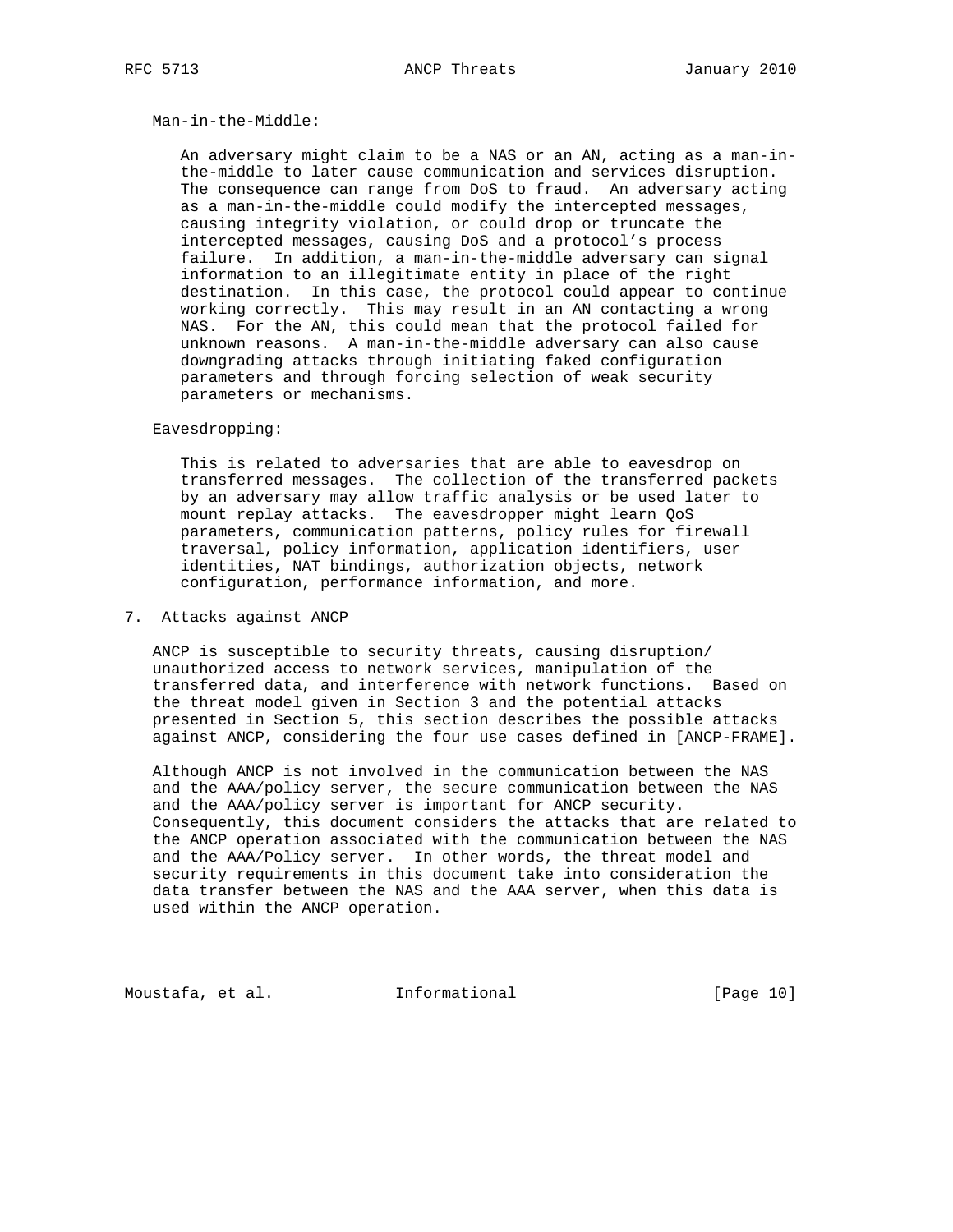Besides the attacks against the four ANCP use cases described in the following subsections, ANCP is susceptible to a number of attacks that can take place during the protocol-establishment phase. These attacks are mainly on-path attacks, taking the form of DoS or man-in the-middle attacks, which could be as follows:

- o Attacks during the session initiation from the AN to the NAS: DoS attacks could take place affecting the session-establishment process. Also, man-in-the-middle attacks could take place, causing message truncation or message modification and leading to session-establishment failure.
- o Attacks during the peering establishment: DoS attacks could take place during state synchronization between the AN and the NAS. Also, man-in-the-middle attacks could take place through message modification during identity discovery, which may lead to loss of contact between the AN and the NAS.
- o Attacks during capabilities negotiation: Message replay could take place, leading to DoS. Also, man-in the-middle attacks could take place, leading to message modification, message truncation, or downgrading through advertising lesser capabilities.
- 7.1. Dynamic Access-Loop Attributes

 This use case concerns the communication of access-loop attributes for dynamic, access-line topology discovery. Since the access-loop rate may change over time, advertisement is beneficial to the NAS to gain knowledge about the topology of the access network for QoS scheduling. Besides data rates and access-loop links identification, other information may also be transferred from the AN to the NAS (examples in case of a DSL access loop are DSL type, maximum achievable data rate, and maximum data rate configured for the access loop). This use case is thus vulnerable to a number of on-path and off-path attacks that can be either active or passive.

 On-path attacks can take place between the AN and the NAS, on the AN or on the NAS, during the access-loop attributes transfer. These attacks may be:

- o Active, acting on the transferred attributes and injecting falsified packets. The main attacks here are:
	- \* Man-in-the-middle attacks can cause access-loop attributes transfer between the AN and a forged NAS or a forged AN and the NAS, which can directly cause faked attributes and message modification or truncation.

Moustafa, et al. 1nformational 1999 [Page 11]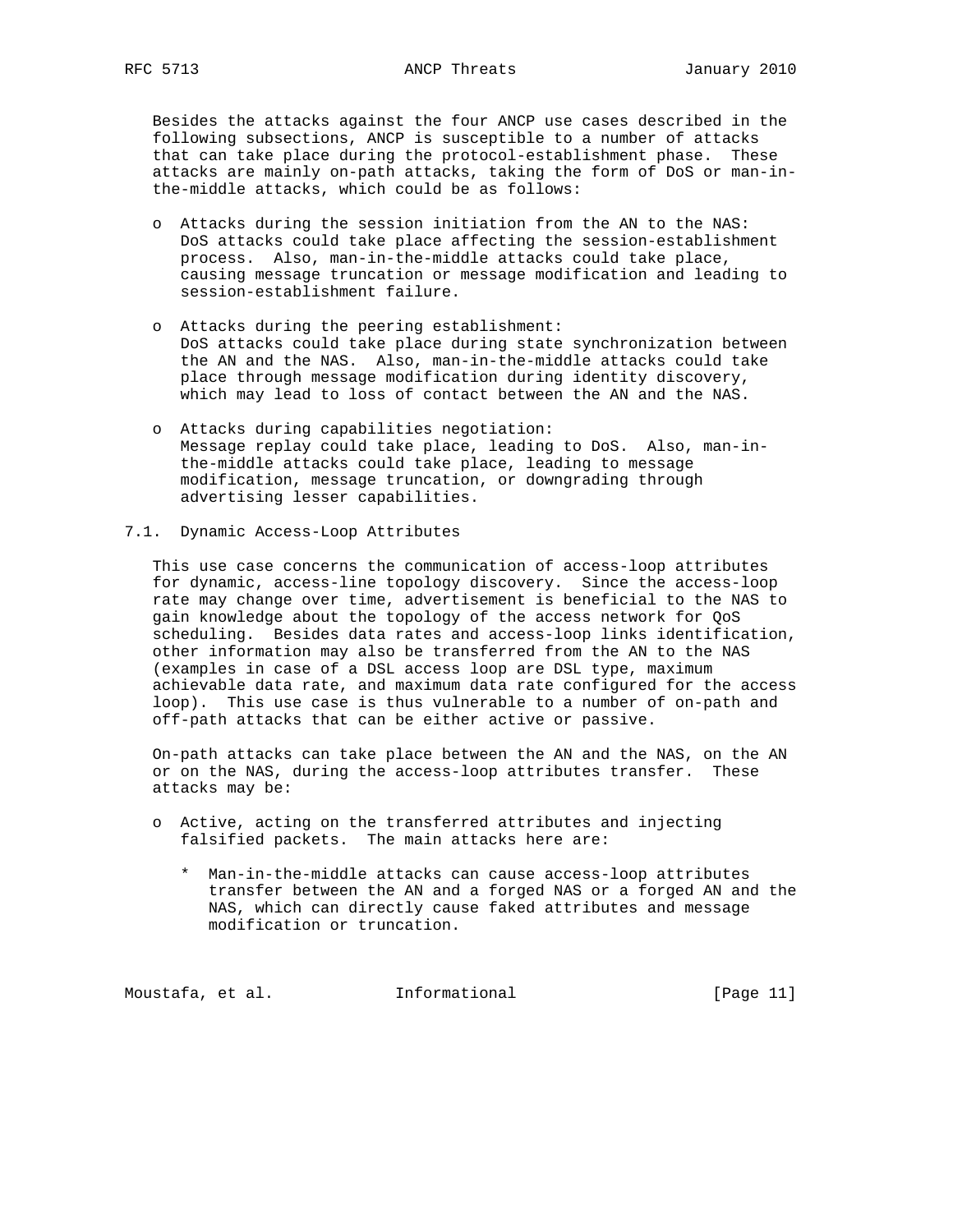- \* Signaling replay, by an attacker between the AN and the NAS, on the AN or on the NAS itself, causing DoS.
- \* An adversary acting as man-in-the-middle can cause downgrading through changing the actual data rate of the access loop, which impacts the downstream shaping from the NAS.
- o Passive, only learning these attributes. The main attacks here are caused by:
	- \* Eavesdropping through learning access-loop attributes and information about the clients' connection state, and thus impacting their privacy protection.
	- \* Traffic analysis allowing unauthorized information access, which could allow later unauthorized access to the NAS.

 Off-path attacks can take place on the Internet, affecting the access-loop attribute sharing between the NAS and the AAA/policy server. These attacks may be:

- o Active attacks, which are mainly concerning:
	- \* DoS through flooding the communication links to the AAA/policy server, causing service disruption.
	- \* Man-in-the-middle, causing access-loop configuration retrieval by an illegitimate NAS.
- o Passive attacks, gaining information on the access-loop attributes. The main attacks in this case are:
	- \* Eavesdropping through learning access-loop attributes and learning information about the clients' connection states, and thus impacting their privacy protection.
	- \* Traffic analysis allowing unauthorized information access, which could allow later unauthorized access to the NAS.

### 7.2. Access-Loop Configuration

 This use case concerns the dynamic, local-loop line configuration through allowing the NAS to change the access-loop parameters (e.g., rate) in a dynamic fashion. This allows for centralized, subscriber related service data. This dynamic configuration can be achieved, for instance, through profiles that are pre-configured on ANs. This use case is vulnerable to a number of on-path and off-path attacks.

Moustafa, et al. **Informational** [Page 12]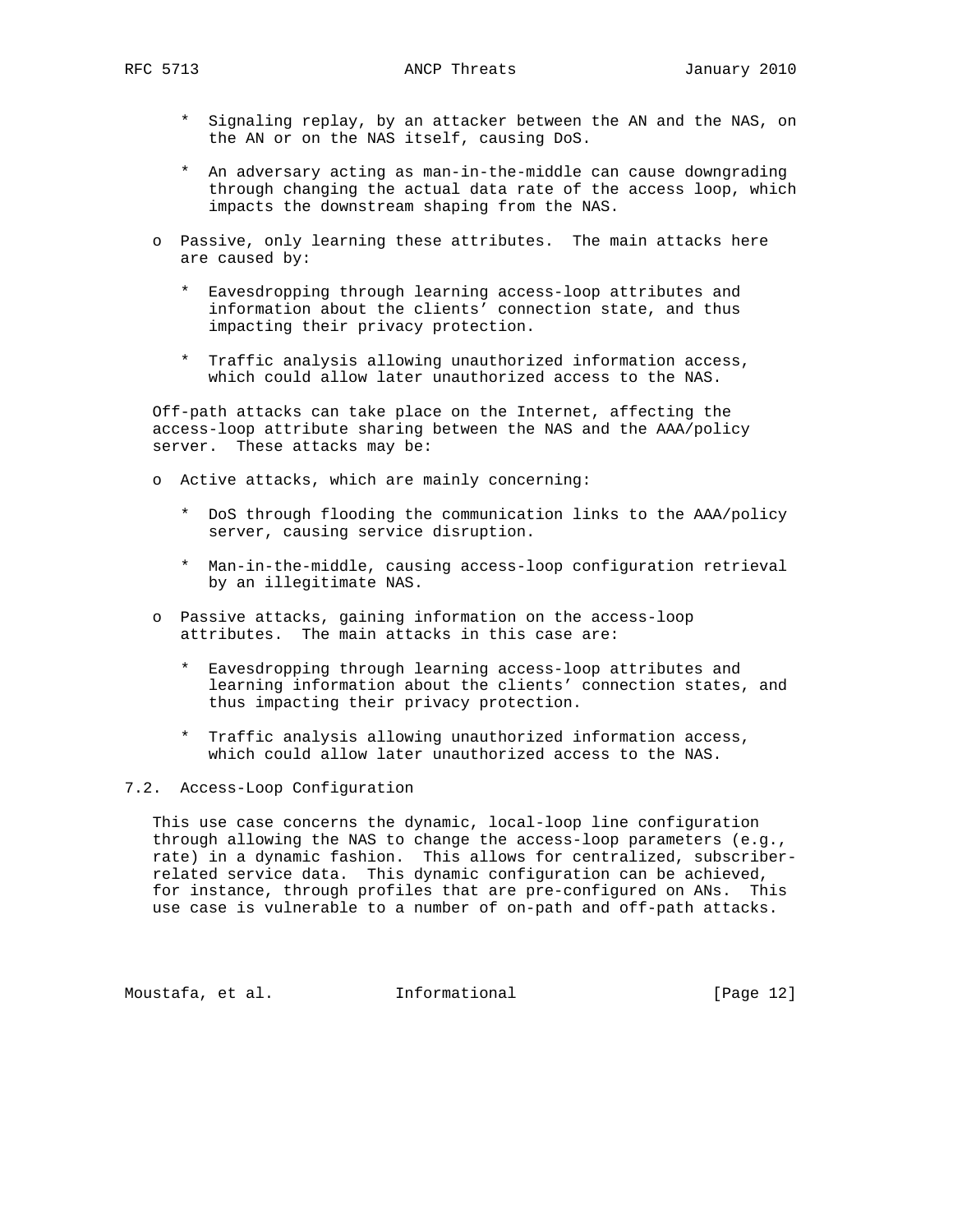On-path attacks can take place where the attacker is between the AN and the NAS, is on the AN, or is on the NAS. These can be as follows:

- o Active attacks, taking the following forms:
	- \* DoS attacks of the AN can take place by an attacker, through replaying the Configure Request messages.
	- \* An attacker on the AN can prevent the AN from reacting on the NAS request for the access-loop configuration, leading to the NAS continually sending the Configure Request message and, hence, allocating additional states.
	- \* Damaging clients' profiles at ANs can take place by adversaries that gained control on the network through discovery of users' information from a previous traffic analysis.
	- \* An adversary can replay old packets, modify messages, or inject faked messages. Such adversary can also be a man-in-the middle. These attack forms can be related to a privileged client profile (having more services) in order to configure this profile on the adversary's own DSL line, which is less privileged. In order that the attacker does not expose its identity, he may also use these attack forms related to the privileged client profile to configure a number of illegitimate DSL lines. The adversary can also force configuration parameters other than the selected ones, leading to, for instance, downgrading the service for a privileged client.
- o Passive attacks, where the attacker listens to the ANCP messages. This can take place as follows:
	- \* Learning configuration attributes is possible during the update of the access-loop configuration. An adversary might profit to see the configuration that someone else gets (e.g., one ISP might be interested to know what the customers of another ISP get and therefore might break into the AN to see this).

Off-path attacks can take place as follows:

 o An off-path passive adversary on the Internet can exert eavesdropping during the access-loop configuration retrieval by the NAS from the AAA/policy server.

Moustafa, et al. **Informational** [Page 13]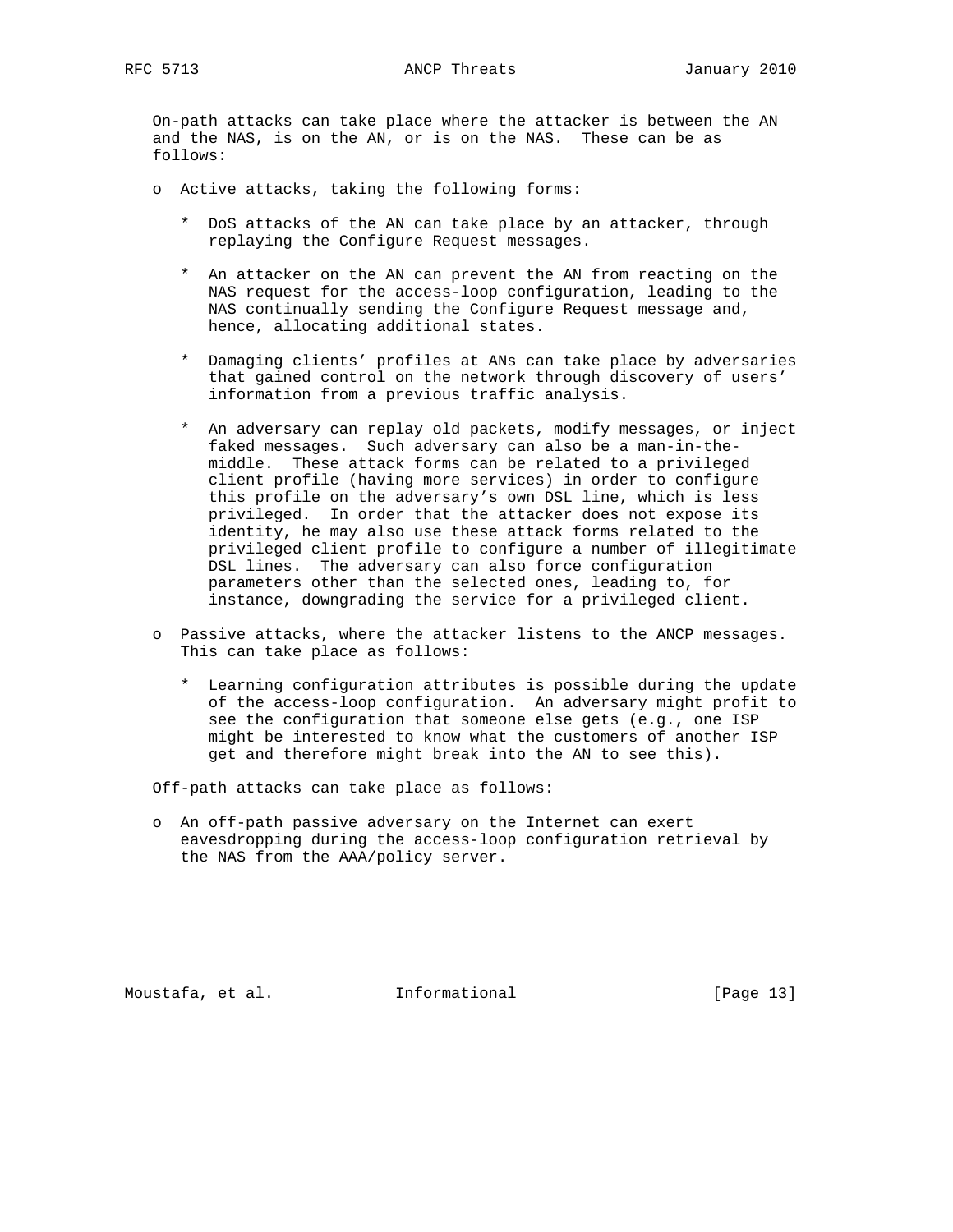- o An off-path active adversary on the Internet can threaten the centralized subscribers-related service data in the AAA/policy server through, for instance, making subscribers' records inaccessible.
- 7.3. Remote Connectivity Test

 In this use case, the NAS can carry out a Remote Connectivity Test using ANCP to initiate an access-loop test between the AN and the HGW. Thus, multiple access-loop technologies can be supported. This use case is vulnerable to a number of active attacks. Most of the attacks in this use case concern the network operation.

On-path active attacks can take place in the following forms:

- o Man-in-the-middle attack during the NAS's triggering to the AN to carry out the test, where an adversary can inject falsified signals or can truncate the triggering.
- o Message modification can take place during the Subscriber Response message transfer from the AN to the NAS announcing the test results, causing failure of the test operation.
- o An adversary on the AN can prevent the AN from sending the Subscriber Response message to the NAS announcing the test results, and hence the NAS will continue triggering the AN to carry out the test, which results in more state being allocated at the NAS. This may result in unavailability of the NAS to the ANs.

Off-path active attacks can take place as follows:

- o An adversary can cause DoS during the access-loop test, in case of an ATM-based access loop, when the AN generates loopback cells. This can take place through signal replaying.
- o Message truncating can take place by an adversary during the access-loop test, which can lead to service disruption due to assumption of test failures.

# 7.4. Multicast

 In this use case, ANCP could be used in exchanging information between the AN and the NAS, allowing the AN to perform replication inline with the policy and configuration of the subscriber. Also, this allows the NAS to follow subscribers' multicast (source, group) membership and control replication performed by the AN. Four multicast use cases are expected to take place, making use of ANCP; these are typically multicast conditional access, multicast admission

Moustafa, et al. 1nformational 1999 [Page 14]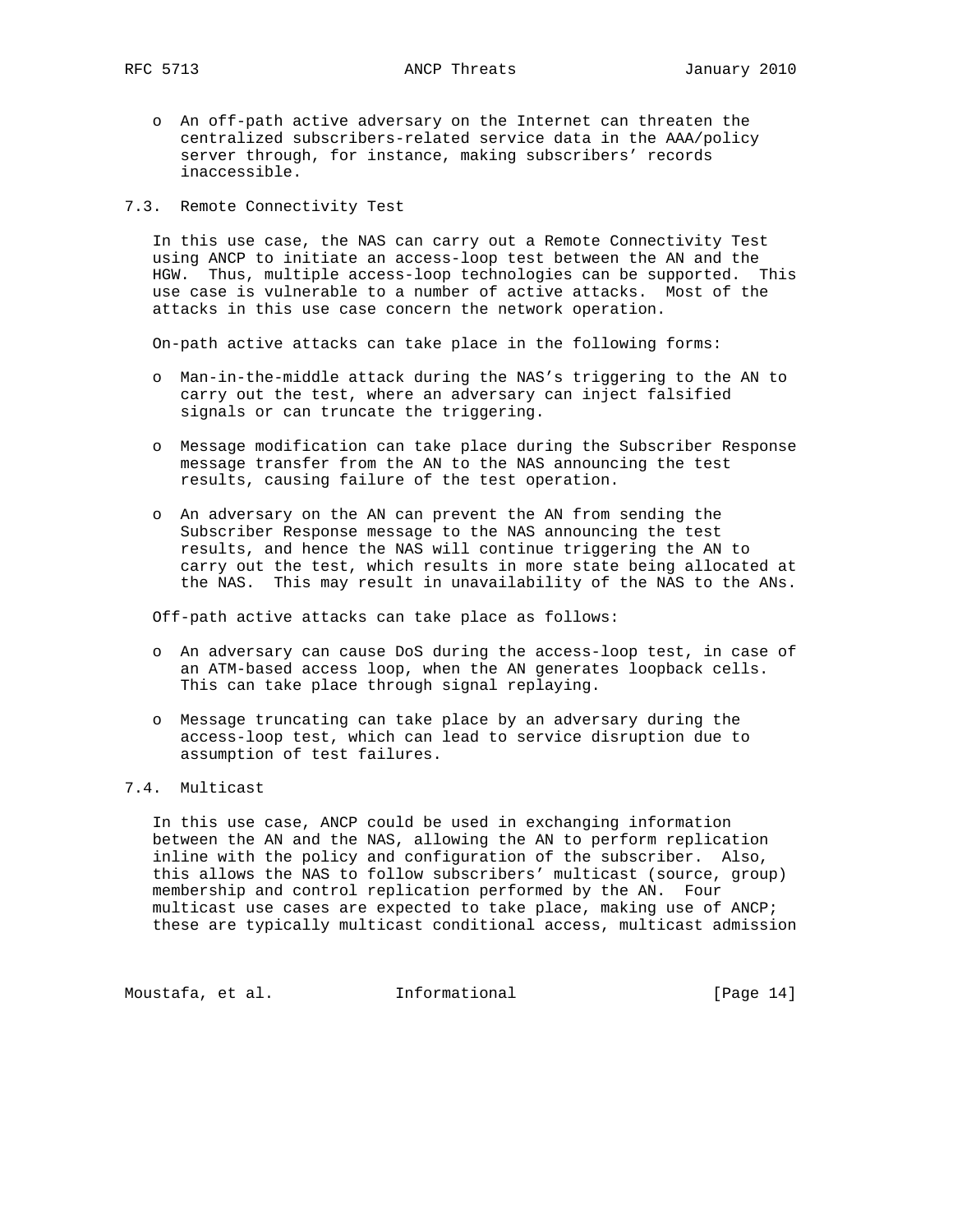control, multicast accounting, and spontaneous admission response. This section gives a high-level description of the possible attacks that can take place in these cases. Attacks that can occur are mostly active attacks.

On-path active attacks can be as follows:

- o DoS attacks, causing inability for certain subscribers to access particular multicast streams or only access the multicast stream at a reduced bandwidth, impacting the quality of the possible video stream. This can take place through message replay by an attacker between the AN and the NAS, on the AN or on the NAS. Such DoS attacks can also be done by tempering, for instance, with white/black list configuration or by placing attacks to the bandwidth-admission-control mechanism.
- o An adversary on the NAS can prevent the NAS from reacting on the AN requests for white/black/grey lists or for admission control for the access line. The AN in this case would not receive a reply and would continue sending its requests, resulting in more states being allocated at the AN. A similar case happens for admission control when the NAS can also send requests to the AN. When the NAS does not receive a response, it could also retransmit requests, resulting in more state being allocated at the NAS side to process responses. This may result in the unavailability of the NAS to the ANs.
- o Man-in-the-middle, causing the exchange of messages between the AN and a forged NAS or a forged AN and the NAS. This can lead to the following:
	- \* Message modification, which can cause service downgrading for legitimate subscribers -- for instance, an illegitimate change of a subscriber's policy.
	- \* Message truncation between the AN and the NAS, which can result in the non-continuity of services.
	- \* Message replay between the AN and the NAS, on the AN or on the NAS, leading to a DoS or services fraud.
	- \* Message modification to temper with accounting information, for example, in order to avoid service charges or, conversely, in order to artificially increase service charges on other users.

Moustafa, et al. 1nformational 1999 [Page 15]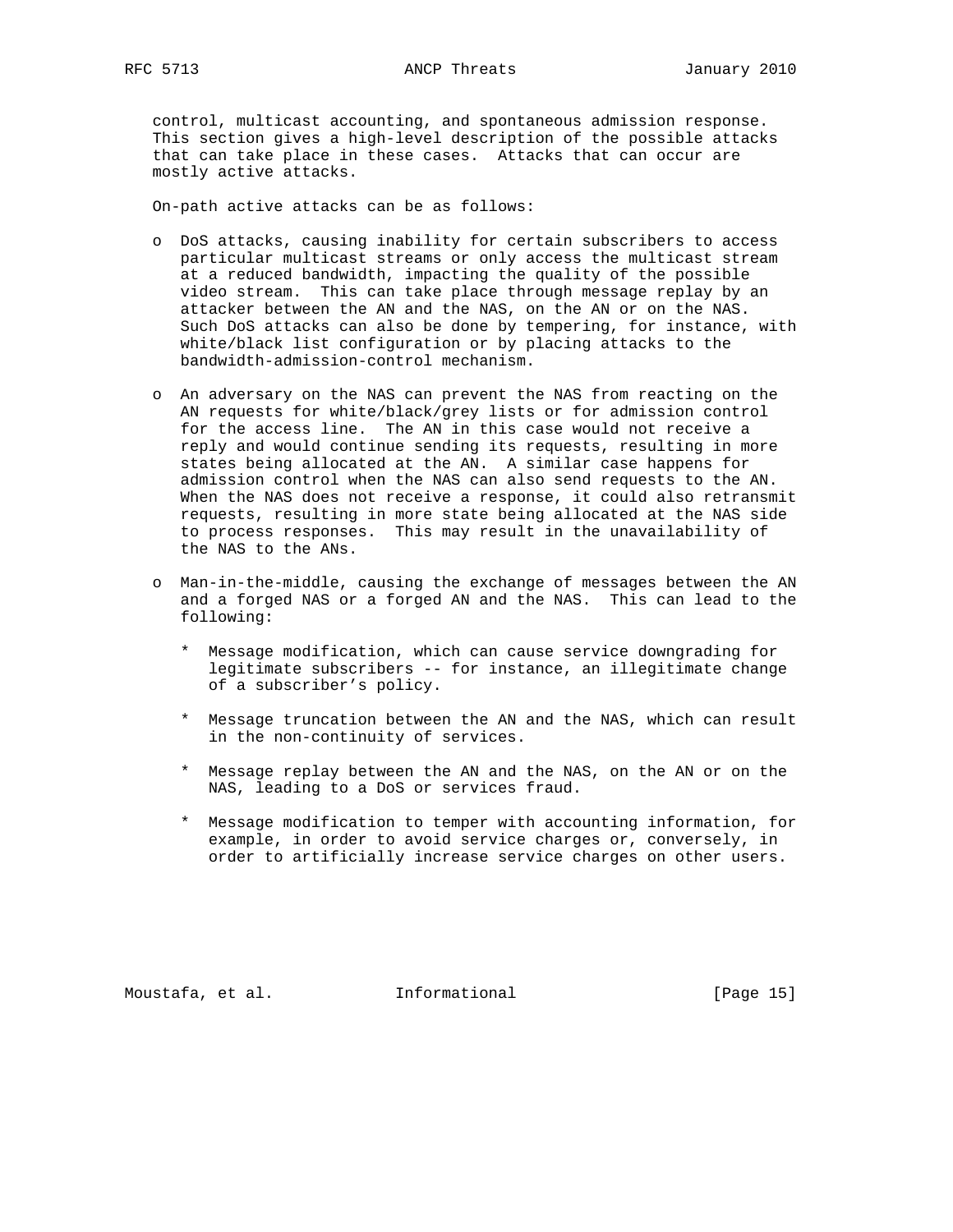An off-path active attack is as follows:

- o DoS could take place through message replay of join/leave requests by the HGW or CPE, frequently triggering the ANCP activity between the AN and the NAS. DoS could also result from generating heaps of IGMP join/leaves by the HGW or CPE, leading to very high rate of ANCP query/response.
- 8. Security Requirements

 This section presents a number of requirements motivated by the different types of attacks defined in the previous section. These requirements are as follows:

- o The protocol solution MUST offer authentication of the AN to the NAS.
- o The protocol solution MUST offer authentication of the NAS to the AN.
- o The protocol solution MUST allow authorization to take place at the NAS and the AN.
- o The protocol solution MUST offer replay protection.
- o The protocol solution MUST provide data-origin authentication.
- o The protocol solution MUST be robust against denial-of-service (DoS) attacks. In this context, the protocol solution MUST consider a specific mechanism for the DoS that the user might create by sending many IGMP messages.
- o The protocol solution SHOULD offer confidentiality protection.
- o The protocol solution SHOULD ensure that operations in default configuration guarantees a low number of AN/NAS protocol interactions.
- o The protocol solution SHOULD ensure the access control of the management objects and possibly encrypt the values of these objects when sending them over the networks.
- 9. Security Considerations

 This document focuses on security threats, deriving a threat model for ANCP and presenting the security requirements to be considered for the design of ANCP.

Moustafa, et al. **Informational** [Page 16]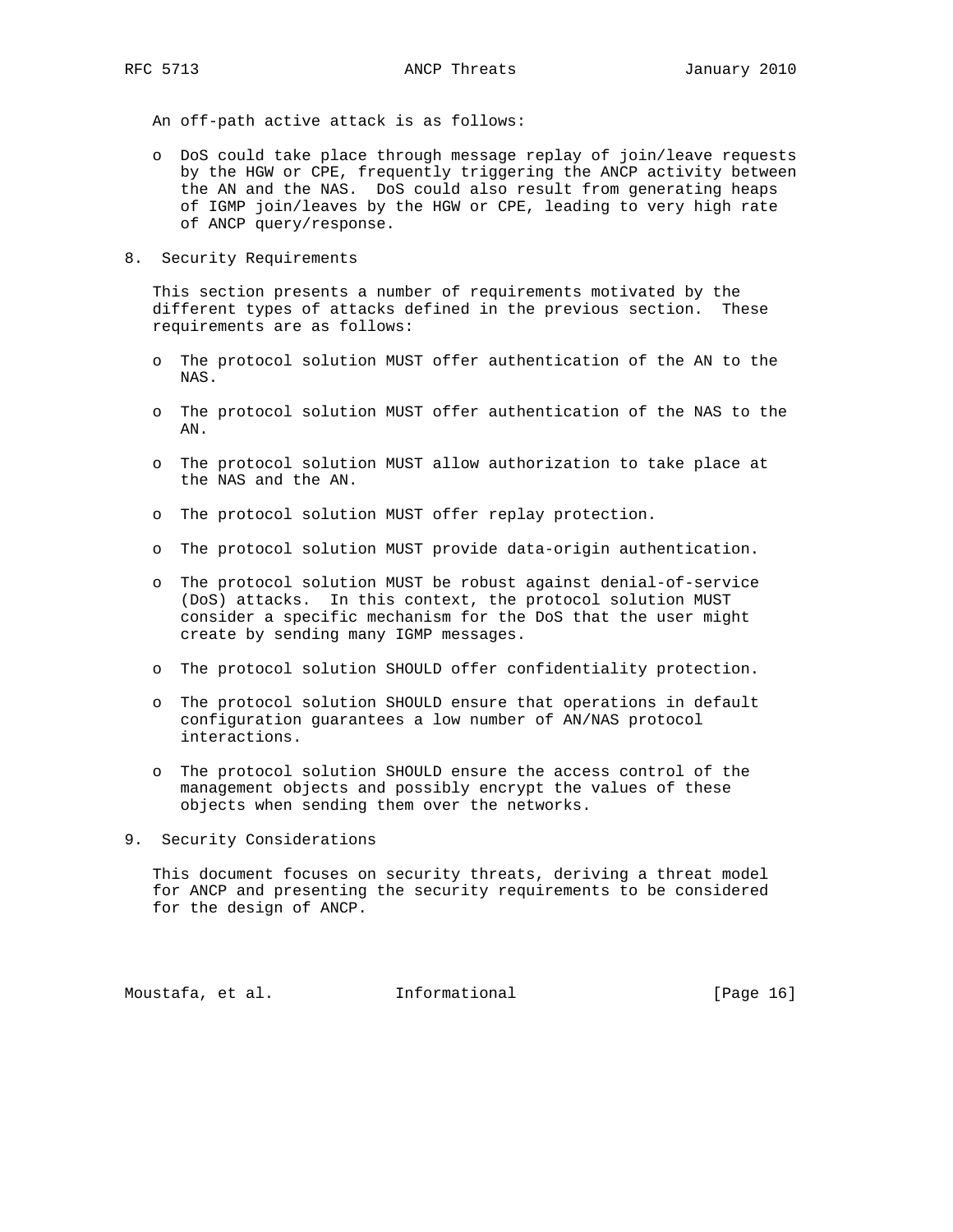10. Acknowledgments

 Many thanks go to Francois Le Faucher for reviewing this document and for all his useful comments. The authors would also like to thank Philippe Niger, Curtis Sherbo, and Michael Busser for reviewing this document. Other thanks go to Bharat Joshi, Mark Townsley, Wojciech Dec, and Kim Hylgaard who have had valuable comments during the development of this work.

- 11. References
- 11.1. Normative References
	- [RFC2119] Bradner, S., "Key words for use in RFCs to Indicate Requirement Levels", BCP 14, RFC 2119, March 1997.
	- [RFC3365] Schiller, J., "Strong Security Requirements for Internet Engineering Task Force Standard Protocols", BCP 61, RFC 3365, August 2002.
- 11.2. Informative References
	- [ANCP-FRAME] Ooghe, S., Voigt, N., Platnic, M., Haag, T., and S. Wadhwa, "Framework and Requirements for an Access Node Control Mechanism in Broadband Multi-Service Networks", Work in Progress, October 2009.
	- [ANCP-MIB] De Cnodder, S. and M. Morgenstern, "Access Node Control Protocol (ANCP) MIB module for Access Nodes", Work in Progress, July 2009.